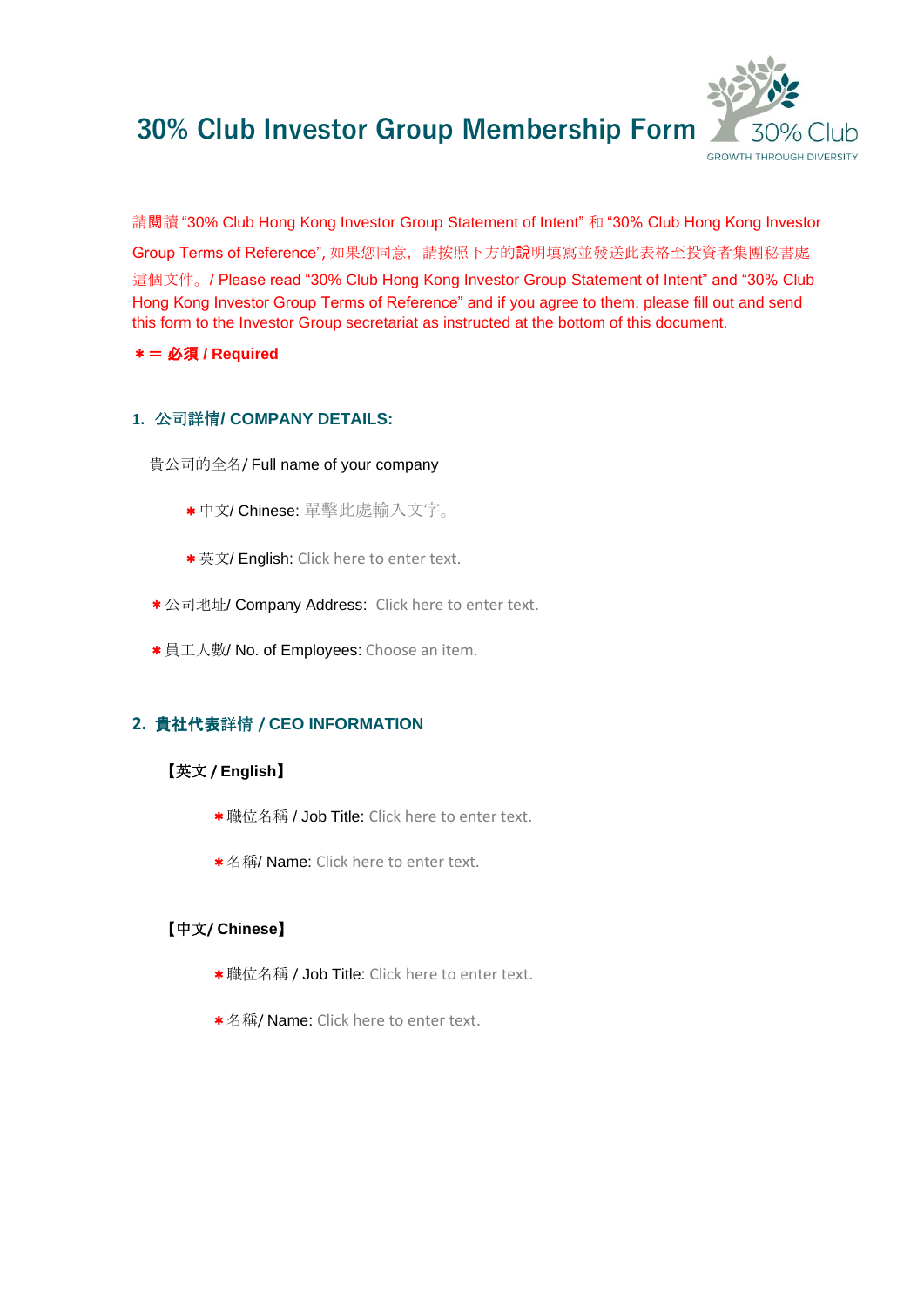

## **30% Club Investor Group Membership Form**

#### **2.** 聯絡資料 **/ CONTACT INFORMATION:**

#### **a)** 與 **30% Club Hong Kong SS** 聯絡**/ Lead or Liaison with 30% Club Hong Kong ss**:

- \*職位名稱/ Job Title: Click here to enter text.
- \*名稱/ Name: Click here to enter text.
- \*電郵地址/ Email: Click here to enter text.
- \*電話/ Telephone: Click here to enter text.

#### **b)** 員工 **1 / Staff 1:**

職稱名稱/ Job Title:

名稱/ Name: Click here to enter text.

電郵地址/ Email: Click here to enter text.

電話/ Telephone: Click here to enter text.

#### **c)** 員工 **2 / Staff 2:**

職位名稱/ Job Title: Click here to enter text.

名稱/ Name: Click here to enter text.

電郵地址/ Email: Click here to enter text.

電話/ Telephone: Click here to enter text.

#### **d)** 公關人員(新聞稿的聯繫信息**/ PR or Contact in case of press release):**

- \*職位名稱/ Job Title: Click here to enter text.
- \* 名稱/ Name: Click here to enter text.
- \*電郵地址/ Email: Click here to enter text.
- \*電話/ Telephone: Click here to enter text.